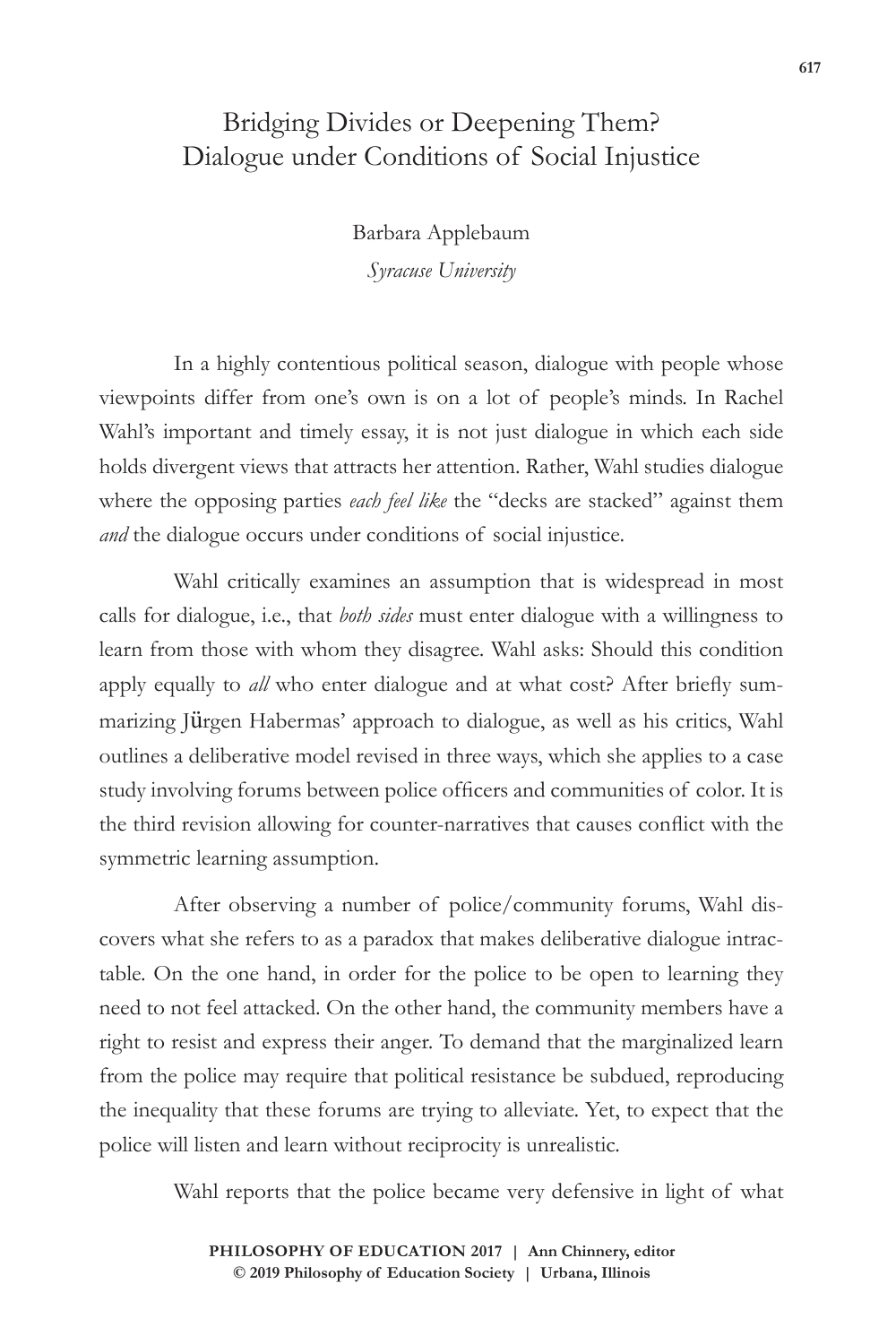they perceived to be pounding criticism on the part of the community members. They claim to "shut down" when the community members spoke. One white, male officer, Wahl reports, justifies such defensiveness with an appeal to "human nature." Interestingly, Wahl claims that it is not only white people who dispense with listening to communities of color. She points to an African-American officer who recounts that she also does not listen receptively. Increased rather than diminished acrimony on both sides seemed to be the outcome of such dialogues.

Wahl concludes that under conditions of inequality, requiring the marginalized to learn from those in a position of power carries significant risks and trade-offs. These risks and trade-offs, she recommends, should be part of the discussion. In addition, while dialogue and protest might seem in opposition, Wahl insists that those who advocate dialogue need to recognize that both are necessary.

Like Wahl, I am suspect of the expected symmetric learning that proponents of deliberative dialogue presume and I agree that dialogue and resistance need not be mutually exclusive. In my response, I will not focus on Habermas or revised models of deliberative dialogue. Rather, I inquire whether an assumed symmetry creeps back into the paradox that Wahl articulates and what this means for dialogue. First, I emphasize the connection between normative and physical violence and the presumed symmetry that is a consequence of ignoring normative violence. Second, I call attention to the need to understand what discursive practices do. Not considering discourse obscures the precarious asymmetry and makes it difficult to understand why dialogue is not always part of the solution and when it may be part of the problem.

## NORMATIVE VIOLENCE AND PHYSICAL VIOLENCE

The concept of "normative violence" gained attention when Judith Butler<sup>1</sup> used it to name the violence of norms. Norms are violent because they not only enable the subject to be intelligible but also constrain who subjects can be. In her recent work, Butler<sup>2</sup> shifts from a focus on intelligibility to an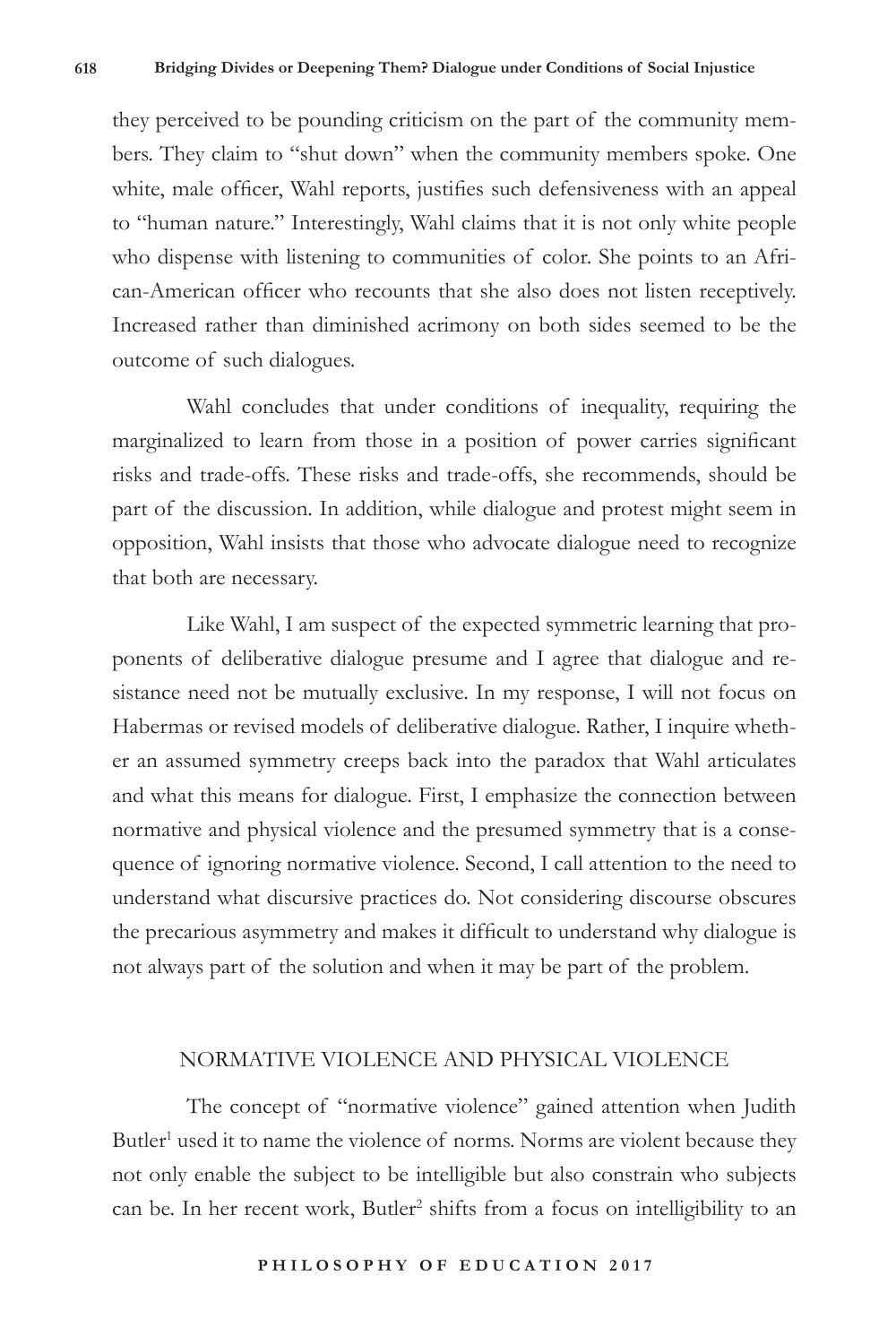emphasis on grievability as she considers the relationship between norms and lives that are publically grievable or lives that matter. It is crucial to consider normative violence, according to Samuel Chambers,<sup>3</sup> because normative violence renders corporeal violence invisible. Normative violence "both enables typical, physical violence that we routinely recognize while simultaneously erases violence from our ordinary view."4 What is customarily labeled as violence already presumes a body that matters. When a body is not perceived to matter, then a violent act or behavior may not be labeled as "violent."

The Black Lives Matter Movement (BLM) affords an excellent illustration of the significance of normative violence. BLM aims to disclose the everyday precariousness of Black lives that is evidenced in "walking while black, driving while black, speaking 'as' black, speaking b(l)ack, shopping while black, being at home while black, being black at school, black at the pool, black in the hands of police, black in prison. Just being black."5 When BLM spotlights the rampant police violence against Black lives that has resulted in the all-toofrequent deaths of unarmed and innocent Black men, women, and children at the hands of police officers, BLM is focused not *only* on individual physical violence but also on "a world where Black lives are systematically and intentionally targeted for demise."6 Even if they do not employ the term, BLM is focused on the normative system that excuses the violence that Black people endure often through appeals to self-defense. It is the normative violence of whiteness that makes the physical violence against Black lives seem to be so routine that it remains unmarked and devoid of outrage.

In response to the Black Lives Matter Movement, the police and their supporters took up the rallying cry Blue Lives Matter and claimed that police officers are also killed daily for just doing their job. When the police and their supporters disregard normative violence, corporeal violence is understood through a decontextualized, individualist concept of the self in which all physical violence has symmetric costs. As Moya Lloyd explains, we cannot identify certain physical acts as acts of violence unless we first investigate the prior constitution of subjects "in language, in discourse."7 And this leads to my next point: understanding the role of discourse.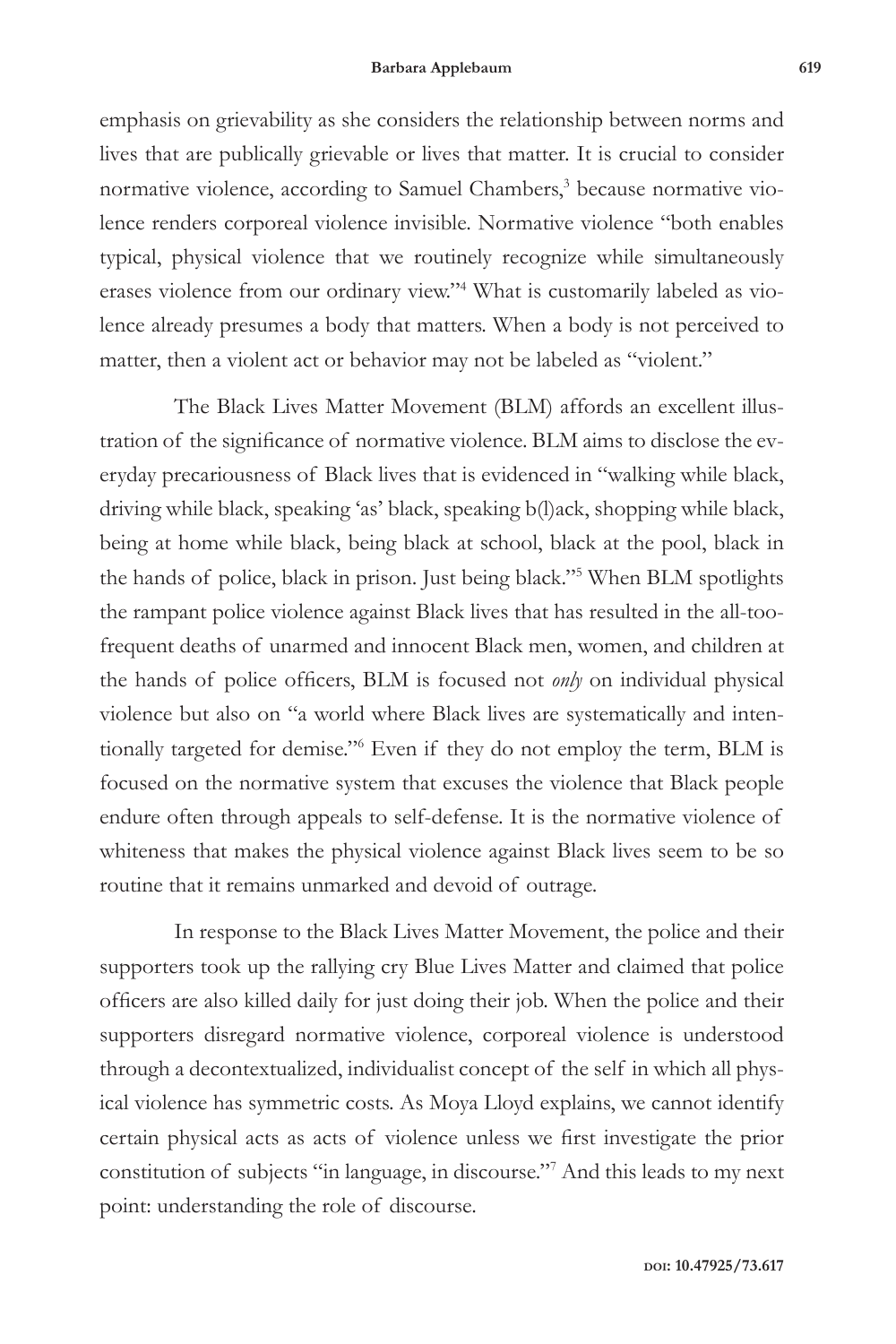## DISCURSIVE PRACTICES AND THE DANGER OF DIALOGUE

The paradox that Wahl describes relies heavily upon leaving unexamined the feeling that police express that they are being overly criticized by the community members. While *what* they are feeling is real, *how* discursive practices function to constitute the community members as at fault for the collapse of dialogue requires critical analysis. Without analyzing what discourse does, the subtle ways that power works through our practices can remain concealed. Moreover, the conflicting feelings of police and community members can seem symmetrical.

One form of discursive practice that has received a lot of attention is Robin DiAngelo's<sup>8</sup> notion of white fragility, which names the ubiquitous discursive practices of white people "in which even a minimum amount of racial stress becomes intolerable, triggering a range of defensive moves."<sup>9</sup> These discursive practices of escape include "the outward display of emotions such as anger, fear, and guilt, and behaviors such as argumentation, silence, and leaving the stress-inducing situation."10 Such moves function to restore comfort and are manifestations of habits of privilege that protect white people from contemplating their role in racism.

Although not all police officers are white, it is instructive to ask what we can learn from the phenomenon of white fragility about the paradox Wahl describes. Challenges to one's worldview or to one's perception of being "good" are unsettling. A discursive strategy that perceives these challenges as "criticisms" rationalizes withdrawing from dialogue and functions to regain the equilibrium disrupted by what the community members said. As DiAngelo insists: "The method of delivery cannot be used to delegitimize what is being illuminated."11 These terms of engagement insist that we will only be able listen to you as long as you are nice. If you are not nice, YOU will be blamed for the breakdown of the dialogue. Dominance within dialogue is reproduced and what can be learned from counter-narratives is thwarted.

Dialogue is undermined when the police do not acknowledge what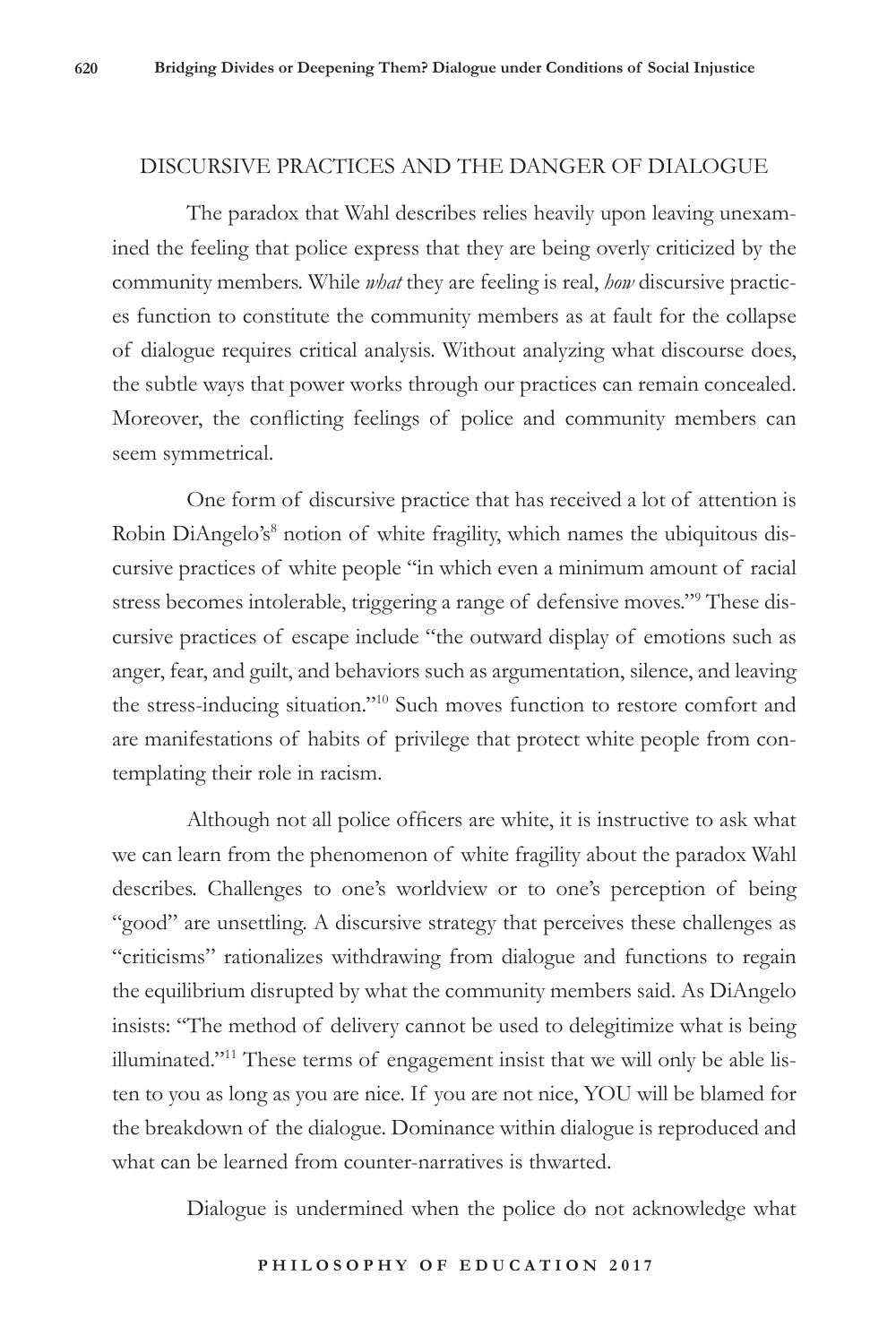discourse does. In order to expose and interrupt racist systems, the norms, structures, institutions, and discursive practices that protect such systems must be challenged. This will require *not only* a demand for symmetrical listening as Wahl clearly understands, *but also* a willingness on the part of the police to stay in the discomfort of critique. The national conversation around police brutality must take seriously, as DiAngelo notes, that "the water officers swim in"12 must change. As important as it is to diversify the force and revise police policy, it is *also* imperative to be open to and prepared for challenging the water that we all swim in, and that water is "unexamined whiteness, the everyday of whiteness."<sup>13</sup>

1 Judith Butler, *Gender Trouble: Feminism and the Subversion of Identity*, Tenth Anniversary Edition (New York: Routledge, 1999).

2 Judith Butler, *Frame of War: When is Life Grievable?* (London: Verso, 2009).

3 Samuel Chambers, "Normative Violence after 9/11: Rereading the Politics of *Gender Trouble*," *New Political Science* 29, no. 1 (2017): 43-60.

4 Ibid., 44.

5 David Theo Goldberg, "Why 'Black Lives Matter' Because All Lives Don't Matter in America, *Huffington Post*, September 25, 2015, http://www.huffingtonpost.com/david-theo-goldberg/why-black-lives-matter\_b\_8191424.html

6 http://blacklivesmatter.com/guiding-principles/

7 Moya Lloyd, "Who Counts? Understanding the Relation between Normative Violence and the Production of Political Bodies," unpublished paper presented to the American Political Science Association Annual Meeting, Philadelphia, August 31 to September 3, 2006.

8 Robin DiAngelo, "White fragility," *International Journal of Critical Pedagogy* 3, no. 3 (2011): 54-70.

9 Ibid., 54.

10 Ibid.

11 https://goodmenproject.com/featured-content/white-fragility-and-thequestion-of-trust-wcz/